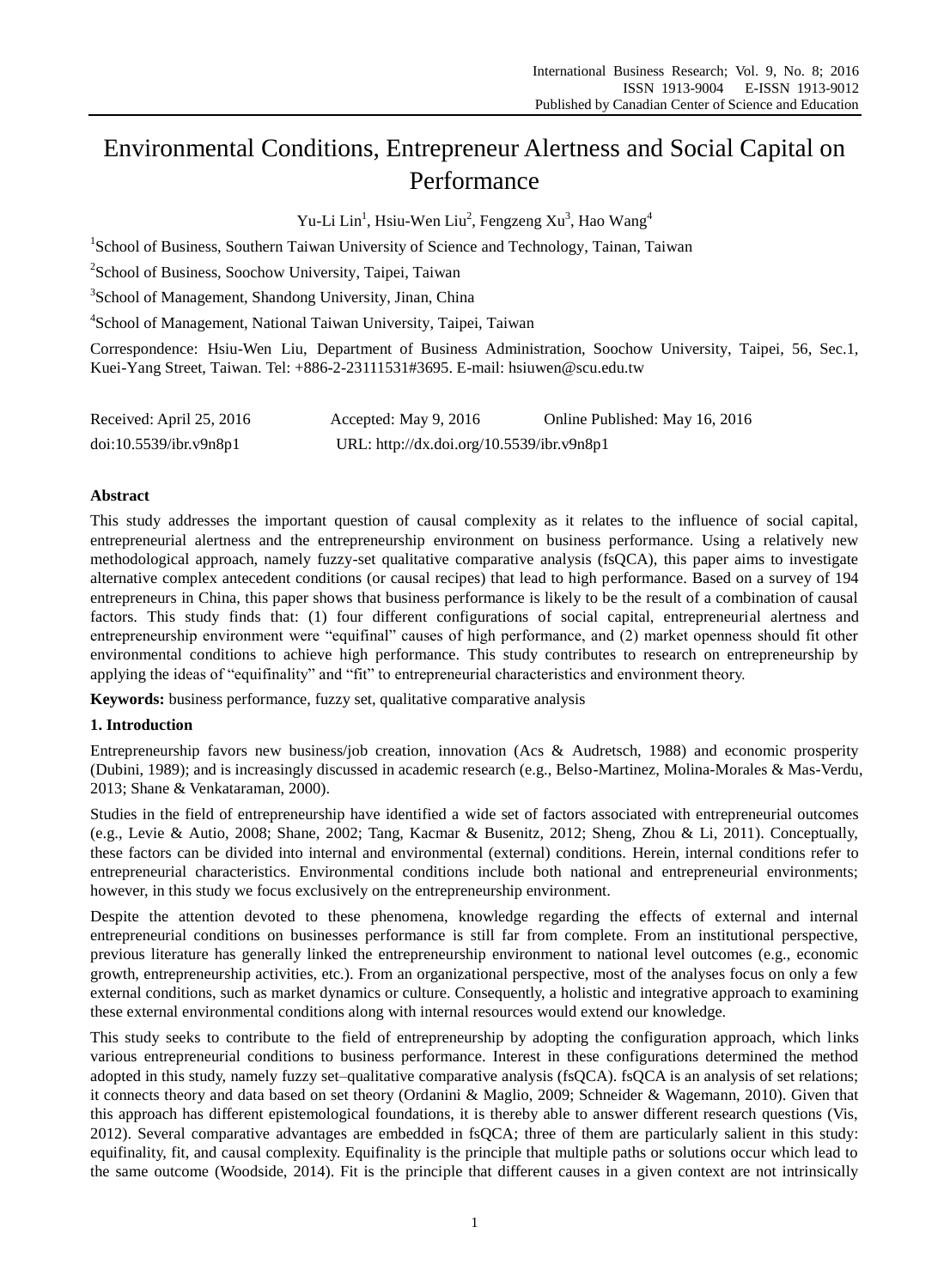important, but rather that their role depends on how they are aligned (Venkatraman, 1989). Finally, causal complexity is the principle that combinations of causal measures lead to the outcome (Mahoney & Goertz, 2006). Based on the above discussion, our research question can be summarized as follows:

**Research Question**: Which configurations of environmental and entrepreneurial conditions are better able to maximize the performance of an entrepreneur's business?

This paper is structured as follows. First, this paper reviews the literature on entrepreneurs" external and internal conditions. Second, we introduce the propositions for fsQCA testing. We seek to examine these relationships from the perspectives of equifinality and fit as gestalt (Buttermann, Germain & Iyer, 2008; Ordanini, Parasuraman & Rubera, 2013). The "Method" section describes the data, measurements, research methodology, and model of this research. The "Findings" section presents the fsQCA results. It is followed by a "Discussion and Conclusion" section.

#### **2. Theory and Propositions**

#### *2.1 Theoretical Background*

#### 2.1.1 Entrepreneurship Environment

Current knowledge concerning entrepreneurial environments is largely derived from Global Entrepreneurship Monitor (GEM) studies. Eight entrepreneurial environment attributes are particularly salient in relation to affecting entrepreneurship activities: internal market openness, financial support, cultural and social norms/beliefs, education and training, commercial and services infrastructure, government policies and programs, access to physical infrastructure, and R&D transfer (Alvarez, Urbano, Coduras, & Ruiz-Navarro, 2011; Levie & Autio, 2008; Chernyshenko et al., 2013).

*Internal Market Openness* includes both market dynamics and openness. Market openness refers to the ease of entry into a market. Market dynamics refers to the extent to which markets change dramatically over time. Market openness reflects a wider trend in available studies. Economists have identified industry structure and market dynamics as motivating factors in entrepreneurial activity (e.g. Kirzner, 1997). *Financial Support* refers to the availability of financial resources, equity and debt, for new and growing firms. It also includes grants and subsidies (Bosma & Levie, 2010). Access to finance is regarded as an important asset of entrepreneurs. On the contrary, insufficient finance often creates a barrier to starting a business (Kouriloff, 2000). Entrepreneurs need capital in order to start a business, either through their own or family funds or through a business loan. Ribeiro-Soriano (2010) finds that when firms use family resources as a source of financing, their business performance is negatively influenced. *Cultural and social norms/beliefs* indicate the extent to which existing social and cultural norms encourage individual actions that may lead to new ways of conducting business (Alvarez et al., 2011; Inglehart, 1997). Entrepreneurial behavior is normally shaped by culture (George & Zahra, 2002). Entrepreneurship culture can influence the hiring of people who are willing to be co-workers or partners with an entrepreneur. This environmental culture may also influence organizational culture and an individual's attitude in regard to adopting innovative actions. *Education and Training* indicates the extent to which training, in terms of creating or managing small, new or growing businesses, is incorporated within the educational and training system at all levels (Alvarez et al, 2011). Good education and training also influence an individual"s abilities to acquire the necessary skills for managing a business (Levie & Autio, 2008). Prior studies show that entrepreneurship-specific training encourages entrepreneurial activity via the following mechanisms (Levie & Autio, 2008): (1) through the provision of instrumental skills required to start up a business (Honig, 2004), (2) through an enhanced cognitive ability in opportunity recognition (DeTienne & Chandler, 2004) and (3) through influencing students" perceptions of entrepreneurship (Peterman & Kennedy, 2003). *Commercial and Services Infrastructure* refers to the presence of commercial, accounting and other legal services and institutions (e.g., law firms, consulting firms, business incubators) that allow for, or promote, the emergence of new, small or growing businesses (Alvarez et al., 2011; Chernyshenko et al., 2013). Entrepreneurs hunt for new partners and resources in order to remain competitive, and external agents may link two or more parties to bring about specific activities that can facilitate the boundary-spanning process in order to obtain critical resources (George & Prabhu, 2000). *Government Policies and Programs* can be divided into two sub-dimensions: *Government policies* refer to the extent to which new and growing firms are favored in government policy through lenient taxes or helpful regulations. *Government programs* refer to the presence and quality of direct programs to assist new and growing firms at all levels of government. Moreover, governments are able to directly affect entrepreneurial firms through regulatory controls (Levie & Autio, 2008) and by providing subsidies, material and informational support for new ventures (Keuschnigg & Nielsen, 2002). Effective government support reduces transaction costs for new businesses (Shane, 2002; Delmar & Shane, 2003); thus, government policies and programs are related to an entrepreneur"s business performance. *Access to Physical Infrastructure* indicates the ease of access to the available physical resources (communication, utilities, transportation, land or space) at a price that does not discriminate against new, small or growing firms. Physical infrastructure and its related costs are vital factors when it comes to entrepreneurial activities (Carter, Gartner& Reynolds, 1996; Dubini, 1989). In a large country, physical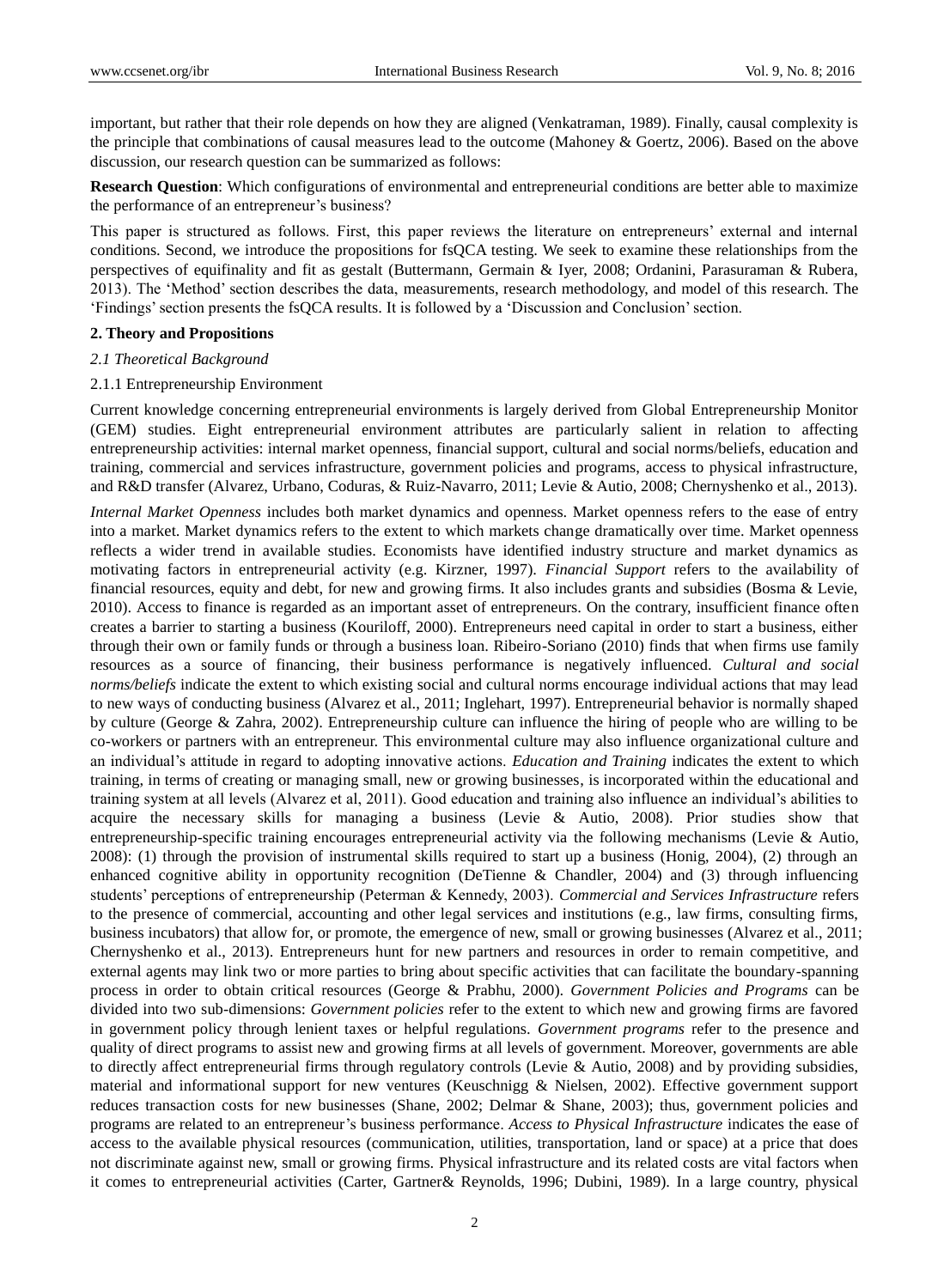infrastructures can vary widely from city to city. Poor physical infrastructure not only influences operational costs, but also limits the business scope of entrepreneurs" firms. *R&D Transfer* refers to the efficiency with which external R&D (or knowledge) is incorporated into a product/service innovation process. Many companies now spend little on R&D and yet are able to successfully make innovative progress by drawing on knowledge from external sources (Laursen & Salter, 2006). R&D transfer makes the exploitation of knowledge more efficient (Hindle & Yencken, 2004), so entrepreneurs are more competitive if they occupy a position that allows them easy access to new knowledge.

# 2.1.2 Entrepreneurs" Conditions

Shane & Venkataraman (2000) ask the question, "Why do some people and not others discover particular entrepreneurial opportunities?" They point to two reasons: (1) *possession of prior information* and (2) the *cognitive properties* to evaluate it. Entrepreneurs with better social capital have better access to new information/scarce resources, and entrepreneurs who are more alert have a higher cognitive ability to recognize opportunities. Therefore, *Social Capital* and *Entrepreneurial Alertness* are identified as critical internal resources.

*Social capital* refers to the social ties or relationships between social actors (Xiao & Tsui, 2007); it can influence the ability of actors to extract benefits from their social networks (Lin, Ensel & Vaughn, 1981). Social capital can occur at both the individual and organizational levels (Nahapiet & Ghoshal, 1998), and facilitates the discovery of opportunities and the identification, collection and allocation of scarce resources (Hoang & Antoncic, 2003; Birley, 1985). It also helps to reduce transaction costs. Social capital has also been identified as a potential source of competitive advantage (Alvarez & Busenitz, 2001; Nahapiet & Ghoshal, 1998). Previous studies find that social relationships have a positive effect on business performance (Sheng et al., 2011; Yeung & Tung, 1996). Stam, Arzlanian & Elfring (2014) conducted a meta-analysis of the performance effects of entrepreneurs" social capital, and found that the social capital– performance link is both positive and significant. *Entrepreneurial Alertness*, a distinctive set of perceptual and information processing skills, has been advanced as the cognitive engine driving the opportunity identification process (Gaglio & Katz, 2001). The theory of entrepreneurial alertness was initially developed by Kirzner (1973, 1979), who characterizes individuals who are more alert as having an "antenna" that permits recognition of gaps with limited clues. In a more recent study, Tang et al. (2012) took a broader view of alertness and developed an entrepreneurial alertness scale. They illustrate alertness as having three dimensions: alert scanning and search (information accumulation), alert association and connection (information transformation) and evaluation and judgment (information selection). Alertness exists when an individual has insight into the value of a given resource while others do not (Alvarez & Busenitz, 2001). The importance of entrepreneurial alertness has been widely acknowledged by both scholars and practitioners (e.g., McCaffrey, 2014; McMullen & Shepherd, 2006; Yu, 2001; Tang, Kacmar & Busenitz, 2012). Moreover, Tang et al., (2012) provide evidence that entrepreneurial alertness has a positive effect on business outcomes.

#### *2.2 Propositions*

A primary belief in the entrepreneurship literature is that the effects of an entrepreneur"s characteristics and environment on business performance are additive, with each condition exerting an independent albeit cumulative effect. However, the entrepreneurship environment and entrepreneur"s characteristics are highly interactive factors, and so should be perceived as a holistic pattern of interdependent stimuli; the desired outcome is a result of the simultaneous integration of factors. Business performance is a complex, multidimensional phenomenon, in which the configuration of entrepreneurial conditions is more important than the individual conditions taken on their own. Thus, we posit that there are multiple solutions leading to the same high performance outcome, and that these solutions are sufficient configurations of the entrepreneurial conditions that jointly promote firm performance.

**Proposition 1**: Disparate configurations of the entrepreneurial environment and condition are equifinal in leading to high business performance.

Among these environmental factors, internal market openness should be seen as particularly salient. Government inevitably plays a variety of roles in an economy (Porter, 2000), especially in terms of the regulatory controls of market openness (Levie & Autio, 2008; Dutt et al., 2015). Moreover, many entrepreneurial conditions are correlated or interact with internal market openness. Logically, high market openness often implies greater competition, and small firms frequently suffer from existing within highly competitive environments. However, a market with a great level of openness often embraces more critical resources that favor innovation (e.g., professional services, advanced physical infrastructure, supporting institutions for innovation, etc.), which enhance a firm"s comparative advantage. While key drivers of the entrepreneurial environment also matter in relation to business performance, we posit that there should be an appropriate fit between market openness and other environmental conditions.

**Proposition 2:** Internal market openness is a salient condition influencing firm performance. A configuration of internal market openness should fit with other environmental conditions in order for a firm to achieve high performance.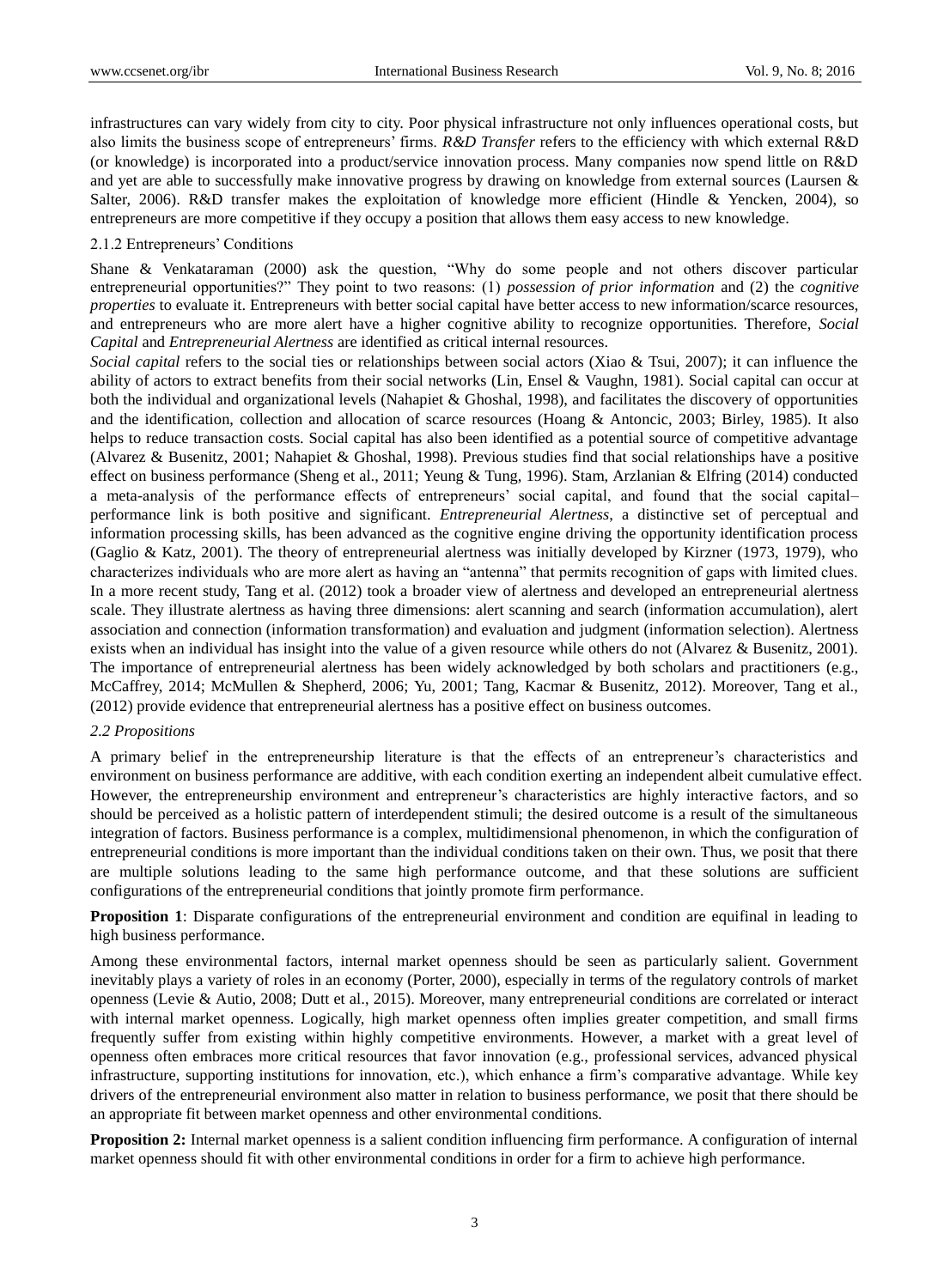## **3. Method**

#### *3.1 Target Population and Sample*

China was chosen as the target country to survey in this study for three reasons: (1) the increasing amount of entrepreneurial activities in China (Bosma and Levie, 2010), (2) the great diversity in China"s local market (Cullinane & Wang, 2007) and (3) the controlling of the national framework conditions. A questionnaire was addressed to the CEO/owners of high technology firms, on the condition that these people were CEO/owners or top managers of a business with five or more employees, so as to ensure that the entrepreneurs addressed were more than just self-employed (Djankov, Qian, Roland, & Zhuravskaya, 2006). Although the data came from the high-technology sector, they include firms operating in several industries, thus offering variations in the market conditions. This study surveyed individuals in China in the following cities: Beijing, Shanghai, Jinan, Dezhou, and Linyi in Shandong, and Guangzhou and Zhongshan in Guangdong Province. The regions were selected as representative of the cultural and economic diversities within China. We surveyed a sample of 500 entrepreneurial firms in the high-technology sector. The sample was provided by the Commerce Committee (a special administrative setup of the government for managing firms in China). The survey was conducted from 2011 to 2012.

|  |  |  |  | Table 1. Respondent Demographic Information |
|--|--|--|--|---------------------------------------------|
|--|--|--|--|---------------------------------------------|

| Background                            | Frequency | Percentage |
|---------------------------------------|-----------|------------|
| Gender $(N=194)$                      |           |            |
| Male                                  | 124       | 63.9%      |
| Female                                | 70        | 37.1%      |
| $(N=194)$<br>Age                      |           |            |
| 24<br>$\,<\,$                         | 70        | 36.0%      |
| $25 - 29$                             | 43        | 22.2 %     |
| $30 - 34$                             | 28        | 14.4 %     |
| $35 - 39$                             | 35        | 18.0%      |
| $40 - 45$                             | 18        | 9.3%       |
| > 45                                  | 16        | 8.2%       |
| Education $(N=194)$                   |           |            |
| 2 years College, High School or below | 63        | 32.5%      |
| University                            | 88        | 45.4%      |
| Graduate school or above              | 43        | 22.1%      |
|                                       |           | Standard   |
| <b>Sales Growth Rate</b>              | Mean      | Deviation  |
| <b>Most Recent Year</b><br>$(N=149)$  | 22.47%    | 31.54      |
| $(N=150)$<br>Average of Three Years   | 23.69%    | 43.91      |

Two phases of data collections were conducted. In the first phase, the data were collected by both telephone interviews and questionnaires. Depending on the subjects' readiness to participate, interviews were carried out either immediately or at a later date. Interviewees were first informed of the purpose of this study, and asked to provide demographic information (age, gender and education), background and contact information. Then, they were invited to participate in a structured questionnaire survey: 230 firms agreed to collaborate and returned the questionnaire, constituting a valid response rate of 46%. Six months later, these 230 top managers or owners were asked to participate in a telephone interview; this time the interview concerned only the dependent variable. However, only 222 interviewees received the survey due to eight interviewees having been replaced during the period. The final sample consisted of 194 usable samples.

#### *3.2 Measurements*

Our measurements of entrepreneurship environmental factors were taken from GEM survey items (Levie & Autio, 2008; Chernyshenko et al., 2013). Variables included: *Internal Market Openness* (5 items), *R&D Transfer* (6 items), *Access to Physical Infrastructure* (5 items), *Government Policies and Programs* (12 items), *Cultural and Social Norms* (5 items), *Commercial and Services Infrastructure* (5 items) and *Education and Training* (6 items). We adapted the measurement of *Social Capital* from Sheng et al. (2011), which consists of six items to measure the relationships with firm contacts, business parties and political parties. We adapted the measurement of *Entrepreneurial Alertness* from Tang et al. (2012). Finally, we adapted the measurement of *Business Performance* from previous studies (Sheng et al., 2011; Li & Atuahene-Gima, 2001; Murphy, Trailer, & Hill, 1996), which consists of 7 items, including items for financial and non-financial measurements.

All of the measurements employed a 7–point Likert scale; 40 senior executives in an MBA program in China were invited to take the pretest. Three environmental items were dropped on the basis of the reliability and validity of the pilot test. One item, "It is not too expensive for a new or growing firm to get good access to communications (phone,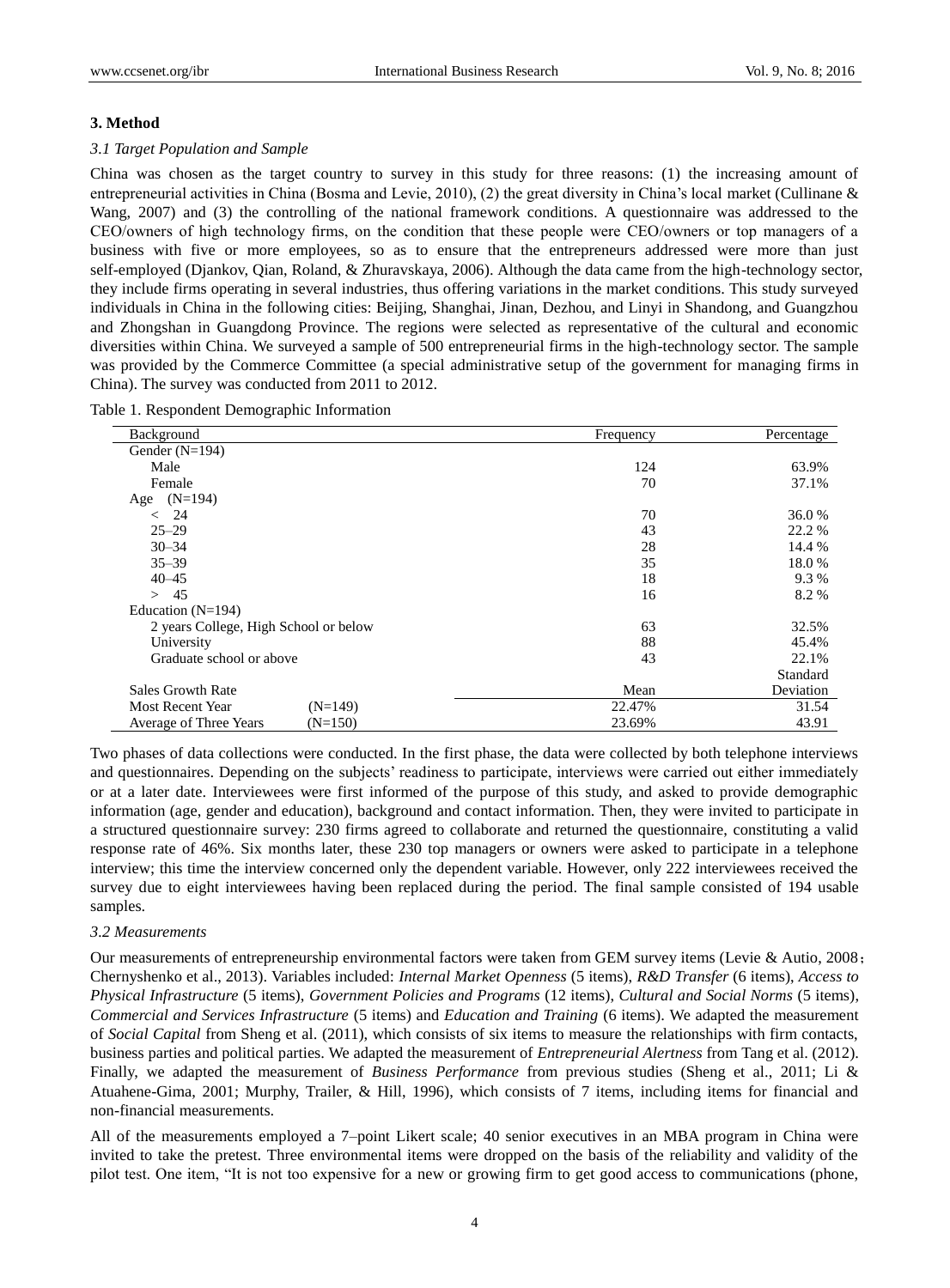Internet, etc.)," was dropped from *Access to Physical Infrastructure* measurements. The two items dropped from *Financial Support* measurements were: (1) There is sufficient equity funding available for new and growing firms and (2) There is sufficient debt funding available for new and growing firms. As with Levie & Autio's (2008) results, *Government Policies* and *Government Programs* were highly correlated ( $\rho = 0.874$ ,  $p < 0.001$ ). An exploratory factor analysis showed that all 12 items were loaded in a single factor. Thus, items were combined as measures of government policies and programs. The survey items, social capital, entrepreneurial alertness and performance are shown in Appendix A.

#### *3.3 Measurement Evaluation*

#### 3.3.1 Internal Consistency and Discriminant Validity

The standard factor loadings reported in Table 2 exceed the threshold of 0.60; Cronbach"s *α* was greater than 0.75. All of the item-to-total correlation coefficients range from 0.51 to 0.87, exceeding the value of 0.50. Composite reliability (CR) ranges from 0.83 to 0.96 exceeding the value of .60, and the average variance extracted (AVE) ranges from 0.53 to 0.72, above the recommended cutoff level of 0.50 (Bagozzi & Yi, 1988). The results indicate that the constructs here are reliable and exhibit good internal consistency.

| Table 2. Results of Reliability |  |
|---------------------------------|--|
|---------------------------------|--|

|                                   |       | Factor      | Item-to-total |                     |           |            |
|-----------------------------------|-------|-------------|---------------|---------------------|-----------|------------|
| Factor                            | Items | loading     | correlation   | Cronbach's $\alpha$ | <b>CR</b> | <b>AVE</b> |
| <b>Internal Market Openness</b>   |       | .71-.86     | $.60 - .77$   | .85                 | .90       | .68        |
| <b>Financial Support</b>          |       | $.67 - .80$ | $.51 - .61$   | .75                 | .83       | .55        |
| Access to Physical Infrastructure |       | .78-.87     | $.70 - .82$   | .87                 | .91       | .72        |
| R&D Transfer                      | 6     | $.79 - .86$ | $.69 - .76$   | .91                 | .93       | .68        |
| Government Policies & Programs    | 12    | $.74 - .86$ | $.69 - .83$   | .96                 | .96       | .68        |
| Cultural and Social Norms         |       | .77-.90     | $.69 - .82$   | .88                 | .92       | .69        |
| Commercial and Infrastructure     |       | .71-.85     | $.65 - .78$   | .87                 | .92       | .65        |
| <b>Education and Training</b>     | 6     | .70-.88     | $.57 - .82$   | .89                 | .92       | .65        |
| Social Capital                    | 6     | .72-.85     | $.64 - .77$   | .88                 | .91       | .65        |
| <b>Entrepreneurial Alertness</b>  | 8     | $.67 - .78$ | $.71 - .87$   | .89                 | .90       | .53        |
| <b>Business Performance</b>       |       | .79-.84     | $.80 - .87$   | .92                 | .93       | .66        |

As Table 3 shows, the diagonal elements (i.e. the square roots of the AVE for each latent variable) were greater than the off diagonal elements. These results suggest that all measurements of the constructs in the measurement model achieved discriminant validity.

|                       |      | $\bigcap$ | 3    | 4    | 5    | 6    | 7    | 8    | 9    | 10   | 11   |  |
|-----------------------|------|-----------|------|------|------|------|------|------|------|------|------|--|
| 1. IMO                | .83  | .59       | .62  | .61  | .70  | .74  | .64  | .65  | .55  | .47  | .55  |  |
| 2. FS                 | .60  | .74       | .56  | .66  | .62  | .67  | .42  | .68  | .52  | .38  | .43  |  |
| 3. CS                 | .59  | .53       | .83  | .55  | .61  | .65  | .64  | .62  | .54  | .46  | .58  |  |
| 4. ET                 | .67  | .63       | .57  | .80  | .68  | .67  | .43  | .66  | .60  | .47  | .48  |  |
| 5. CI                 | .63  | .68       | .54  | .73  | .81  | .69  | .54  | .65  | .57  | .48  | .54  |  |
| 6. GPP                | .74  | .73       | .64  | .69  | .71  | .83  | .66  | .79  | .62  | .45  | .66  |  |
| 7. API                | .71  | .50       | .62  | .55  | .49  | .68  | .85  | .54  | .51  | .47  | .59  |  |
| 8. RD                 | .67  | .70       | .61  | .65  | .70  | .80  | .60  | .82  | .66  | .55  | .64  |  |
| 9. SC                 | .56  | .56       | .54  | .56  | .62  | .67  | .52  | .72  | .81  | .55  | .69  |  |
| 10. EA                | .50  | .35       | .48  | .48  | .47  | .47  | .47  | .53  | .56  | .73  | .63  |  |
| 11. Performance       | .58  | .51       | .58  | .57  | .54  | .66  | .59  | .67  | .71  | .64  | .81  |  |
| Mean                  | 4.56 | 4.37      | 4.79 | 4.08 | 4.57 | 4.16 | 4.68 | 4.26 | 4.51 | 5.13 | 4.79 |  |
| <b>Std. Deviation</b> | 1.27 | 1.32      | 1.29 | 1.46 | 1.31 | 1.46 | 1.33 | 1.34 | 1.26 | 1.00 | 1.17 |  |

Table 3. Descriptive Statistics<sup>a</sup>

*Note*. All correlations are significantly less than 1. The lower triangular matrix is the correlation of raw data, and the upper triangular matrix is the correlation of fuzzy scores. Figures on the diagonal are the square roots of the AVE score for each construct. IMO = internal market openness,  $FS =$  financial support,  $CS =$  cultural and social norms,  $ET =$ education and training,  $CI =$  commercial and services infrastructure,  $GPP =$  government policies and programs,  $API =$ access to physical infrastructure,  $RD = R&D$  transfer,  $SC = social$  capital,  $EA =$  entrepreneurial alertness.

#### 3.3.2 Validity of Performance Measurement

Because our measurement or performance is based on subjective items, we further tested the validity of performance with other objective measures; 149 interviews that provide growth rates for the most recent year, average growth rates over the past three years and business performance are used for our analysis. Our investigation involves a correlation analysis, which shows that performance is significantly and positively correlated with a firm"s log of annual growth rates in recent years ( $\rho = 0.482$ ,  $p < 0.001$ ) and the log of this average over three years ( $\rho = 0.427$ ,  $p < 0.001$ ).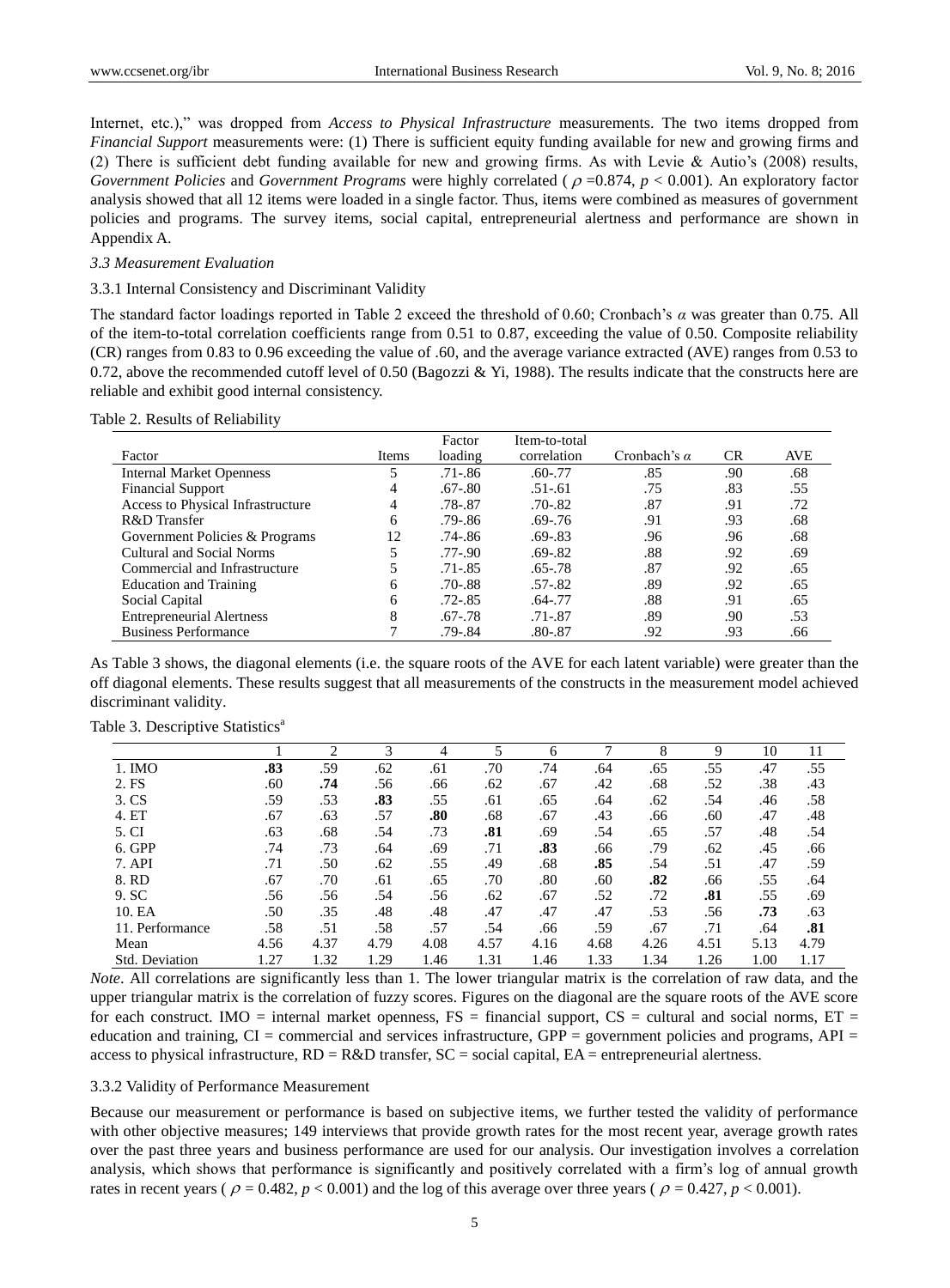### *3.4 Fuzzy–set Qualitative Comparative Analysis*

#### 3.4.1 Criteria for an Important Sufficient Configuration

As with QCA, fuzzy set QCA analysis enables the researcher to draw conclusions about logical relationships, without having to reduce all the data to crisp binary sets (Chang, Tseng, & Woodside, 2013). Specifically, it shows sufficient configurations for the same outcome. Logically, sufficient configurations are conditions that always lead to the same outcome. Cases as configurations of conditions that satisfy the sufficient conditions will exhibit the same outcome. In social science, it is rare to find a perfect sufficient configuration. Therefore, fsQCA provides two measures to evaluate a configuration: *Consistency* and *Coverage*. *Consistency* assesses the degree to which the cases (that satisfy a causal combination) are agreed upon in the outcome (Woodside & Zhang, 2012). In set-theoretic science, a sufficient score above 0.80 indicates that the causal combination is "almost always" sufficient for obtaining the outcome; and a score below 0.75 is regarded as inconsistent (Ragin, 2006). *Coverage* assesses the degree to which configurations account for the proportion of the outcome, and measures the empirical relevance or importance of the particular configuration (Woodside, Hsu, & Marshall, 2011).

Furthermore, complex set-theoretic arguments (i.e. many causes) are able to achieve remarkable consistency but with low coverage; it is important to calculate coverage only after establishing that a set relation is consistent (Ragin, 2006). Since the variables we consider in this study involve complex arguments, we set the consistency threshold at 0.90 (i.e. which is the same as Cheng, Chang & Li, 2013). Finally, *Solution Consistency* and *Solution Coverage* measure the overall levels of consistency and coverage of these configurations.

## 3.4.2 Calibration of the Dataset

We used fs/QCA 2.0 software to conduct the analysis. As mentioned above, fsQCA requires the use of set- theoretic variables. Accordingly, we translated the original variables into fuzzy-set scores. Using the calibrating function in fs/QCA, a fuzzy score can be produced by identifying three important anchors: full membership, non–membership and a cross–over point (Ragin, 2000). The three anchors are qualitative anchors that map the link between specific scores on continuous variables and fuzzy-set membership (Rihoux & Ragin, 2009). The researcher could develop a rationale for each breakpoint in specifying these qualitative anchors (Ragin, 2009). The original values of the 90*th*, 50*th* and 10*th* percentile in the entrepreneur and environmental variables were set to full membership, cross–over and full non– membership point. For example, the three anchors for business performance are 6.286 (90*th* percentile), 4.857 (50*th* percentile) and 3.429 (10*th* percentile).

Next, the analysis constructed a truth table listing all of the logically possible combinations of causal conditions. Each configuration"s empirical outcome was analyzed using Boolean algebra (Ragin, 2008). Finally, the QCA analysis generated three possible solutions: parsimonious solutions, complex solutions and intermediate solutions. Ragin favors the intermediate solutions for two reasons: (1) they will not allow removal of necessary conditions (Rihoux & Ragin, 2009), and (2) they strike a balance between parsimony and complexity (Ragin, 2008). Therefore, the intermediate solution is adopted in this study.

#### 3.4.3 Model of fsQCA

The data were analyzed by fsQCA techniques. The model was specified as follows: High performance condition  $= f(IMO, FS, CS, ET, CI, GPP, API, RD, SC and EA)$  (1)

- IMO Internal Market openness;
- FS Financial Support
- CS Cultural and Social Norms of Entrepreneurship;
- ET Education and Training of Entrepreneurship;
- CI Commercial and Services Infrastructure;
- GPP Government Policies and Programs;
- API Access to Physical Infrastructure;
- RD R&D Transfer;
- SC Social Capital;
- EA Entrepreneurial Alertness.

# **4. Findings**

#### *4.1 Results of fsQCA Analysis*

Table 4 summarizes the results obtained from the fsQCA analysis. The solutions suggest that there are four different paths to follow in order to achieve high performance. In columns (*a*) to (*d*), the filled-in black circles indicate the presence of causal conditions, while the white circles represent an absence or negation of causal conditions. The blank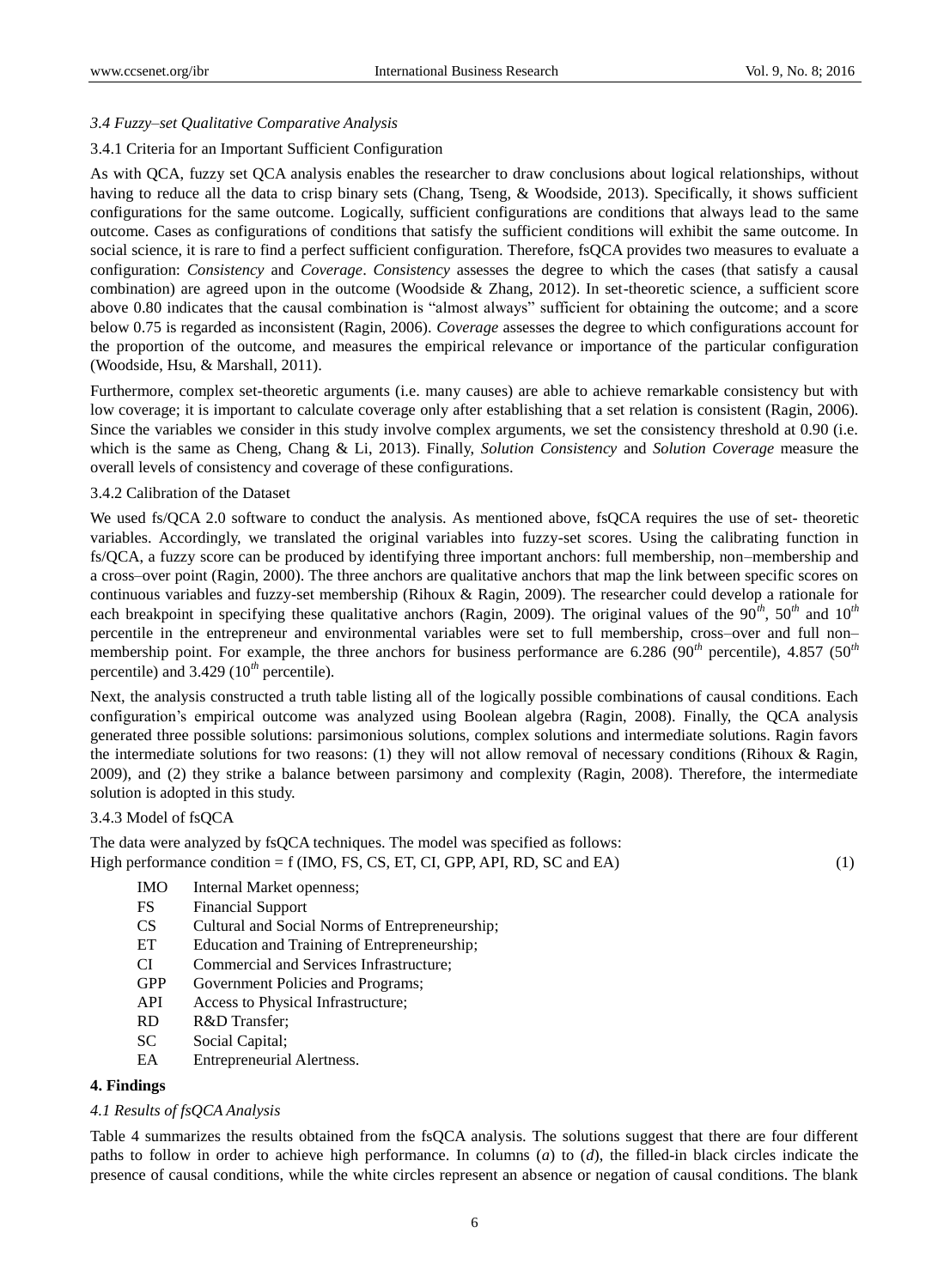cells represent "don"t care" conditions. For instance, Solution (*a*) means that one sufficient condition for high performance is when *Internal Market Openness* is low, and *Financial Support*, *Cultural and Social Norms*, *Education and Training*, *Government Policies and Programs*, *R&D Transfer*, *Social Capital* and *Entrepreneurial Alertness* are high. The rest of the variables in the blank cells can be taken to be any condition, since it is a "don't care" condition. Solution (*a*) has a consistency level of 0.904, which means that 90.4% of firms that satisfy the solution conditions of (*a*) exhibit high performance.

In *set*-*theoretical* logic, logical AND (\*) refers to the intersection of sets, and logical OR (+) to the union of sets. Moreover,  $\sim$  indicates the absence of a condition. In fuzzy-set notation, the result of the above analysis can also be shown in the following formula. The abbreviations correspond to the solutions shown in columns (*a*)-(*d*) in Table 4:

# ~IMO\*FS\*CS\*ET\*GPP\*RD\*SC\*EA + IMO\*CS\*ET\*CI\*API\*RD\*SC\*EA

## +IMO\*CS\*CI\*GPP\*API\*RD\*SC\*EA + IMO\*FS\*ET\*CI\*GPP\*API\*RD\*SC\*EA

#### (Consistency: 0.945, coverage: 0.552)

The measure of overall solution consistency is 0.945, exceeding Ragin's suggestion (2008). The overall solution coverage is 0.552 indicating that these configurations explain a large proportion of the high performance condition. Each configuration has a consistency level above 0.9. Furthermore, solutions  $(b) \sim (d)$  have more coverage than solution (*a*), and should be considered as empirically more important than solution (*a*).

|  |  | Table 4. Configurations for Achieving High Performance <sup>a</sup> |
|--|--|---------------------------------------------------------------------|
|  |  |                                                                     |

|                                        |            |       | Solutions |       | Conclusion |          |  |
|----------------------------------------|------------|-------|-----------|-------|------------|----------|--|
| Variables                              | (a)        | (b)   | (c)       | (d)   | Low IMO    | High IMO |  |
| Internal Market Openness (IMO)         | $\bigcirc$ |       |           |       |            |          |  |
| <b>Financial Support</b>               |            |       |           |       |            | Ø        |  |
| Cultural and Social Norms              |            |       |           |       |            | Ø        |  |
| <b>Education and Training</b>          |            |       |           |       |            |          |  |
| Commercial and Services Infrastructure |            |       |           |       |            |          |  |
| Government Policies and Programs       |            |       |           |       |            |          |  |
| Access to Physical Infrastructure      |            |       |           |       |            |          |  |
| R&D Transfer                           |            |       |           |       |            |          |  |
| Social Capital                         |            |       |           |       |            |          |  |
| <b>Entrepreneurial Alertness</b>       |            |       |           |       |            |          |  |
| Consistency                            | 0.904      | 0.949 | 0.951     | 0.949 |            |          |  |
| Coverage :                             |            |       |           |       |            |          |  |
| Raw coverage                           | 0.193      | 0.485 | 0.494     | 0.477 |            |          |  |
| Unique coverage                        | 0.035      | 0.005 | 0.014     | 0.018 |            |          |  |
| Solution consistency                   | 0.945      |       |           |       |            |          |  |
| Solution coverage                      | 0.552      |       |           |       |            |          |  |

*Note*. Black • (white○) circles indicate the presence (absence) of causal conditions. The blank cells represent "don't care" conditions. Large black● (large white ○) circles indicate a core-necessary condition of presence (absence). "Ø" indicates a peripheral (not necessary) condition. The frequency cut-off  $= 1$ , consistency cut-off  $= 0.88$ .

The above findings obtained from these four sufficient configurations support Proposition 1. There are multiple routes to business performance. Disparate configurations of entrepreneurial environment and entrepreneurial condition are equifinal in leading to business performance.

We further separate these sufficient conditions according to *Internal Market Openness*. The first group (i.e. solution *a*) represents the low *Internal Market Openness* condition, and the second group (solution *b*, *c*, *d*) represents the high *Internal Market Openness* condition. The notation used in the "Conclusion" column in Table 5 is consistent with the notation used by Skarmeas, Leonidou, & Saridakis (2014), and Fiss (2011). Large black (white) circles indicate a core-necessary condition of presence (absence), and "Ø" indicates a peripheral (not necessary) condition. A necessary condition is "a condition that must be present for the outcome to occur, but its presence does not guarantee that occurrence' (Rihoux & Ragin, 2009). We now use these findings to examine our second proposition regarding internal market openness. Is the fit between *Internal Market Openness* and other environmental conditions critical for business performance?

Since all four solution configurations require *Social Capital* and *Entrepreneurial Alertness* to be present as necessary conditions, our discussion of internal market openness will focus on entrepreneurial environment conditions. The solution shows that when *Internal Market Openness* is low (*Low IMO*), *Financial Support*, *Cultural and Social Norms*, *Education and Training*, *Government Policies and Programs* and *R&D Transfer* are core-necessary conditions of presence. On the other hand, when *Internal Market Openness* is high (*high IMO*), *Commercial and Services*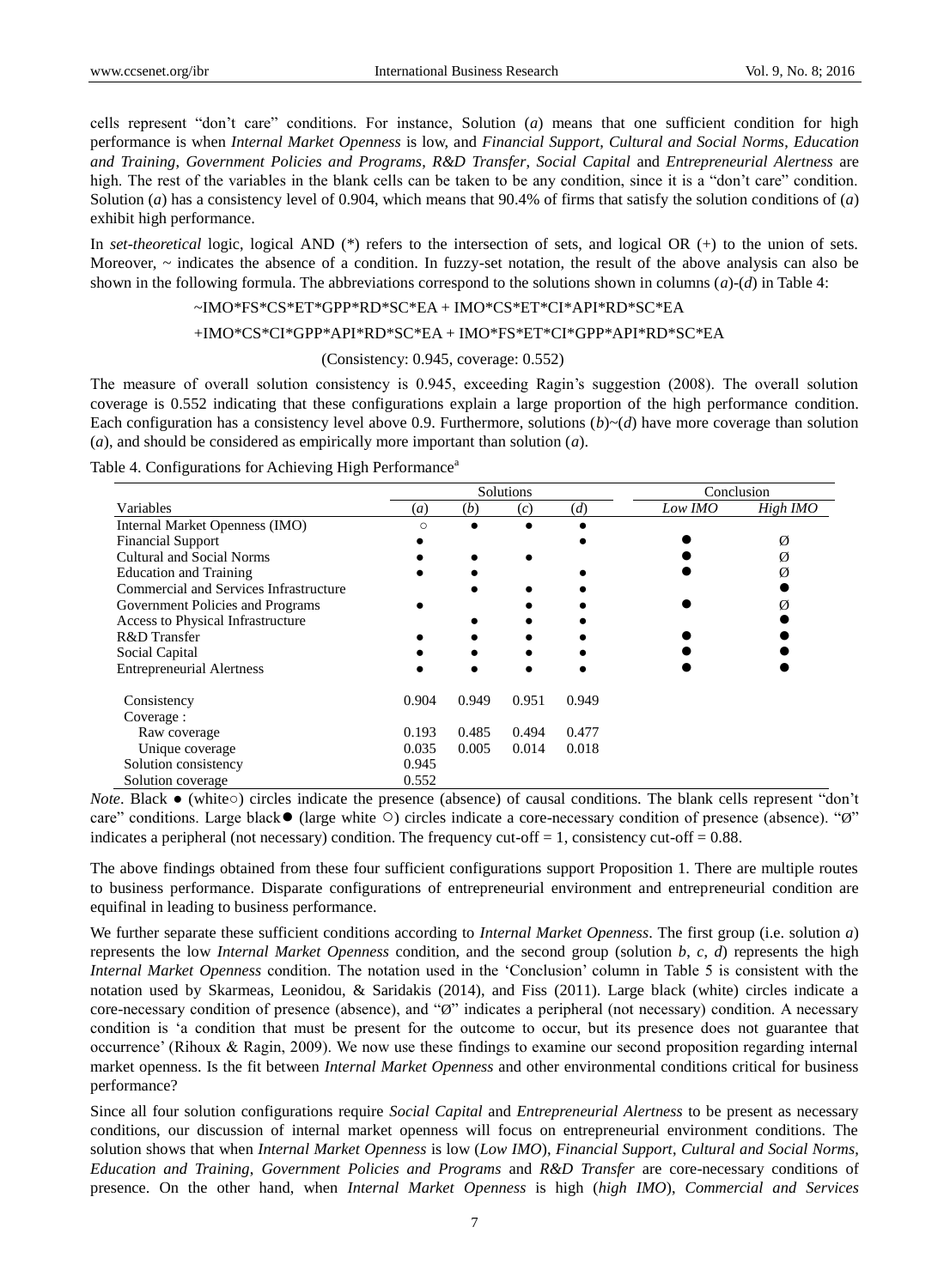*Infrastructure*, *Access to Physical Infrastructure* and *R&D Transfer* are core-necessary conditions of presence, and the rest of the possible environmental conditions are peripheral (not necessary) conditions of presence. Both low and high IMO require the presence of easy access to desired technology, namely *R&D Transfer*. The major difference between the two market conditions lies in the requirements of the two kinds of business infrastructure. A high IMO condition requires the presence of both *Commercial and Services Infrastructure* and *Access to Physical Infrastructure*. The rest of the environmental conditions (i.e. *Financial Support*, *Cultural and Social Norms, Education and Training* and *Government Policies and Programs*) are peripheral (not necessary) conditions of presence. These findings echo those of GEM studies in their definition of entrepreneurship environmental factors. Moreover, the two different IMO conditions exhibit different patterns for some core-necessary conditions. Low IMO requires the presence of financial resources, cultural/social norms, education/training and government support, whereas high IMO requires the presence of commercial services and physical infrastructure as core-necessary conditions. These results shed some light for policies makers operating in different IMO regions.

The above findings support Proposition 2, a configuration of *Internal Market Openness* should fit some entrepreneurial environment. Low IMO requires *Financial Support*, *Cultural and Social Norms, Education and Training, Government Policies and Programs* and *R&D Transfer* as core-necessary conditions of presence; high IMO requires *Commercial and Services Infrastructure*, *Access to Physical Infrastructure* and *R&D Transfer* as core-necessary conditions of presence and *Financial Support*, *Cultural and Social Norms, Education and Training, Government Policies and Programs* as peripheral conditions of presence. In general, firms in high IMO conditions require more commercial services and physical infrastructure (in terms of environmental conditions) to support their business performance. These findings echo that *market infrastructure development* and *business capability development* are two critical activities when it comes to supporting commercial environments in emerging market countries (Dutt et al., 2015).

## *4.2 Predictive Validity of FsQCA*

We further collected another 20 samples for testing the validity of fsQCA. Using the QCA3 package in *R* (Huang, 2014), we calculated the consistency and coverage of this new sample. The results of predictive validity are shown in Table 5. The consistency of solutions ranges from 0.854 to 0.925. The solutions coverage ranges from 0.144 to 0.404. All of these measurements are at an acceptable level. The results show that the causal paths have predictive validity. Table 5. Predictive Validity of Configurations for Excellence in Performance

|              |                               | raw      |             |
|--------------|-------------------------------|----------|-------------|
|              |                               | coverage | consistency |
| Solution (a) | ~IMO*FS*CS*ET*GPP*RD*SC*EA    | 0.143980 | 0.854171    |
| Solution (b) | IMO*CS*CI*GPP*API*RD*SC*EA    | 0.380597 | 0.922553    |
| Solution (c) | MO*CS*ET*CI*API*RD*SC*EA      | 0.397150 | 0.925541    |
| Solution (d) | IMO*FS*ET*CI*GPP*API*RD*SC*EA | 0.404454 | 0.924795    |

*Note*: IMO = internal market openness,  $FS =$  financial support,  $CS =$  cultural and social norms,  $ET =$  education and training, CI = commercial and services infrastructure, GPP = government policies and programs, API = access to physical infrastructure,  $RD = R&D$  transfer,  $SC = social$  capital,  $EA =$  entrepreneurial alertness.

#### **5. Discussion and Conclusion**

This study was carried out to provide empirical data on the configurations of entrepreneur environment and internal conditions that lead to high business performance. The two propositions of this study were supported by the analysis: there are multiple routes to business performance. Sufficient conditions of entrepreneurial environment and entrepreneur condition are equifinal in leading to business performance (Proposition 1). The fit between *Internal Market Openness* and other environment conditions is critical for business performance (Proposition 2). These findings fill the gap in knowledge regarding the relationships among firm external and internal characteristics, thus enabling a more accurate assessment of the complexity of mutual dependent factors that lead to business performance. Four issues deserve more attention.

First, this study illustrates four configurations of external and internal firm resource conditions that sufficiently predict high performance outcomes. Each configuration presented in Table 4 is equifinal in leading to the desired high performance outcome. Each configuration provides an alternative path to the same outcome, allowing for flexibility in achieving high business performance by firms" focusing on their environmental conditions and resources so as to maximize the performance of their business.

Second, *Entrepreneurial Alertness* and *Social Capital* are critical and necessary antecedents of high performance. This implies that an entrepreneur possessing good social ties to information/resources and the cognitive ability to recognize opportunities is necessary but not sufficient to achieve high business performance. FsQCA provide strong evidence that *Entrepreneur Alertness* and *Social Capital* play critical roles in facilitating the success of entrepreneurs (e.g., Tang et al.,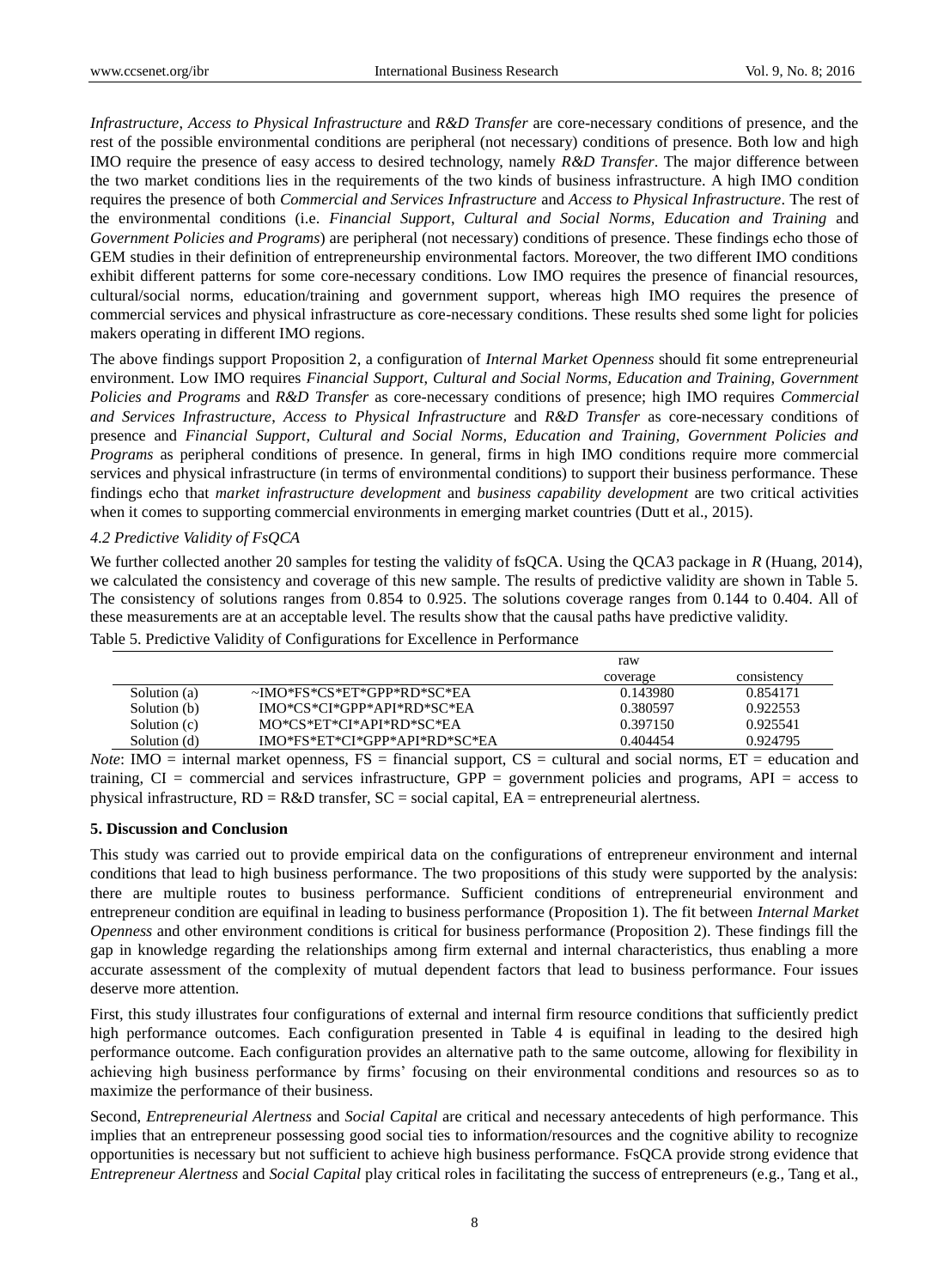2012; Hoang & Antoncic, 2003). Similar to other emerging markets, China has many unmet needs and limited resources. Therefore, *Entrepreneur Alertness* and *Social Capital* help firms to jointly bootstrap the necessary resources to exploit opportunities.

Third, fsQCA suggests that *R&D Transfer* is the core-necessary environmental condition in both low and high internal market openness (IMO) conditions. It is well known that entrepreneurial activities are highly associated with innovation; an alert entrepreneur stresses innovation rather than reacting to the market (as the reaction may come too late). The results confirm Laursen & Salter's (2006) argument that firms are increasingly drawing on knowledge from external sources for their innovation.

Fourth, except for *R&D Transfer*, the rest of the environmental conditions are conditionally important, depending on both the market condition and the existence of other compensatory resources. This study finds that when *Internal Market Openness* is high, the rest of the environmental factors are either core-necessary or peripheral conditions. This result suggests that a location favoring entrepreneurship is a supporting environment, as new firms usually lack resources (Belso-Martinez et al., 2013).

The theoretical contribution of this study is threefold: first, it confirms equifinality (Fiss, 2011; Ordanini et al., 2013) by observing that high performance outcomes can be achieved by various sufficient configurations. Second, it confirms the contingency theory of "fit" of resources (Buttermann et al., 2008) to achieve high performance outcome. Third, it identifies the roles of different resources. The environmental elements might serve as core-necessary or compensatory resources depending on their market condition.

This study offers strong managerial implications. Based on our findings, we would advise potential entrepreneurs to establish strong social network ties; be alert to opportunities, occupy a position that allows them easy access to new knowledge and to transfer external R&D into their innovation process. Pay attention to finance, culture, education and government support resources when firms are located in less open markets. Pay more attention to the commercial, service and physical infrastructure when they are located in high open markets. All other conditions favoring entrepreneurship create a supporting environment for entrepreneurs. Moreover, many pro-entrepreneurial environmental conditions identified in this study can be influenced by governments at various levels. Given that government resources are usually limited, it also provides implications for policy makers. For example, when *Internal Market Openness* is high, *Access to Physical Infrastructure* and *Commercial and Services Infrastructure* should be made readily available for attaining high business performance. However, both of them are "don"t care conditions" in the low *Internal Market Openness* condition. It should be noted that none of the core-necessary conditions found in fsQCA are sufficient for ensuring excellent performance. For policy makers, the goal is to cultivate a friendly entrepreneurship environment to grow new business.

Finally, we would like to indicate some limitations of the present article that suggest new lines of research: (1) the first limitation relates to the particular geographical context of China. A useful extension would be to conduct this study with economies of other nations; (2) the research relied mainly on eliciting user perceptions. There might be a potential problem in that the perceptions of those surveyed do not provide a completely accurate view of reality; (3) this research identified social capital and entrepreneurial alertness as two important entrepreneur-specific characteristics. There might be other potential antecedents to be surveyed; (4) this study has characterized high-performance businesses. An interesting extension would be to investigate the causal paths that result in businesses failing. Despite these limitations, this study made strong theoretical and practical contributions. The current findings provide practitioners with flexible sets of sufficient conditions regarding entrepreneur resources that lead to achieving high performance outcomes. We hope that this work will stimulate additional research.

#### **Acknowledgments**

This paper is supported by the National Natural Science Foundation of China (71472112), and by Shandong Natural Science Foundation of China (ZR2013GM024). The authors would like to thank Arch Woodside, Professor of Boston College for the valuable insights at the 2013 Workshop in Taipei. We would like to thank Paul Tae-Woo Lee (Professor of Soochow University), Bob Wu (Professor of Bowling Green State University) and Wein-Hong Chen (Assistant Professor of National Dong Hwa University) for comments that greatly improved the manuscript.

#### **References**

- Acs, Z. J., & Audretsch, D. B. (1988). Innovation in large and small firms: An empirical analysis. *The American Economic Review, 78*(4), 678-690. http://www.jstor.org/stable/1811167
- Alvarez, C., Urbano, D., Coduras, A., & Ruiz-Navarro, J. (2011). Environmental conditions and entrepreneurial activity: a regional comparison in Spain. *Journal of Small Business and Enterprise Development, 18*(1), 120-140. http://dx.doi.org/10.1108/14626001111106460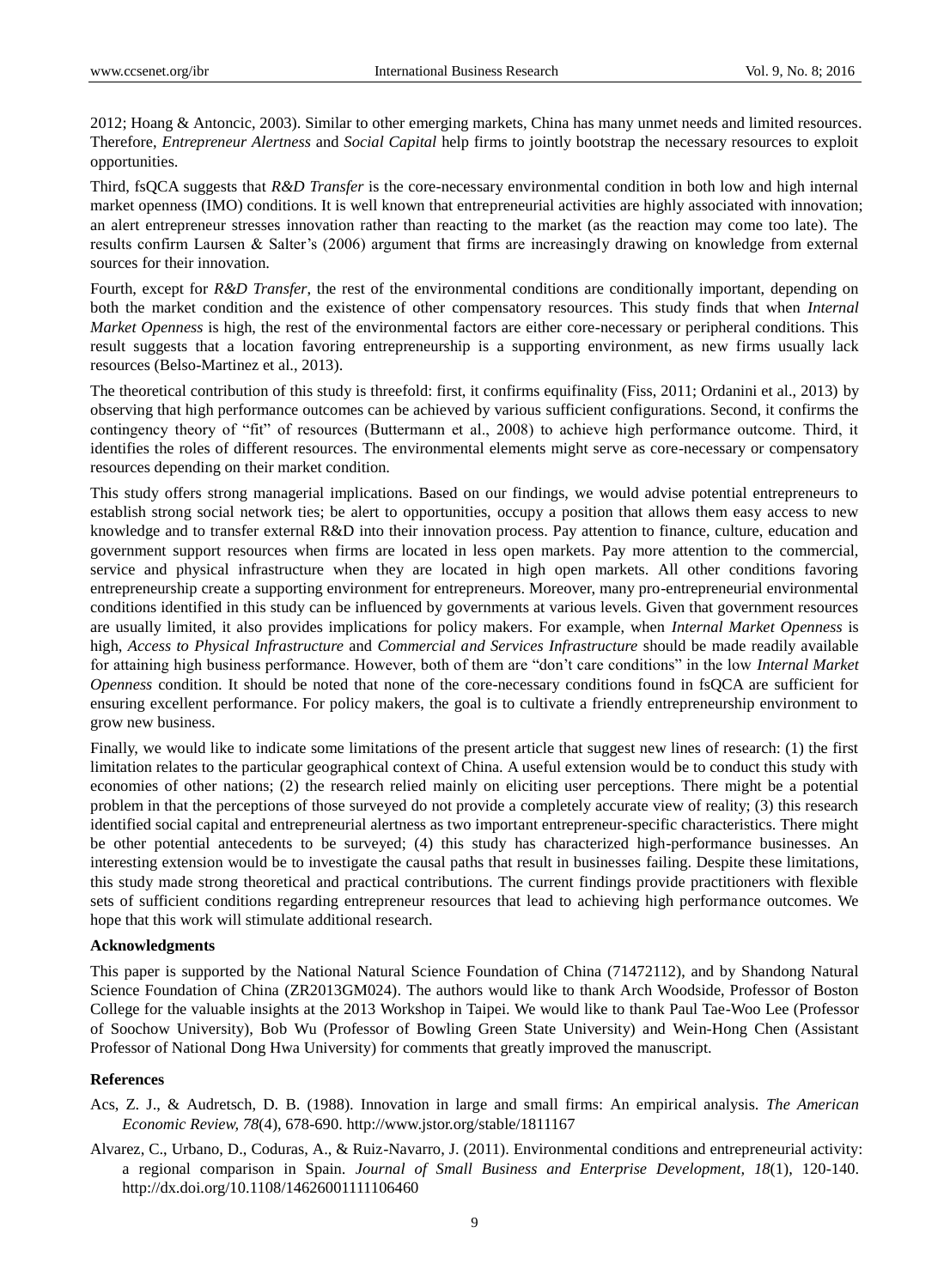- Alvarez, S. A., & Busenitz, L. W. (2001). The entrepreneurship of resource-based theory. *Journal of Management, 27*(6), 755-775. http://dx.doi.org/10.1177/014920630102700609
- Audretsch, D. (2012). Entrepreneurship research. *Management Decision, 50*(5), 755-764. http://dx.doi.org/10.1108/00251741211227384
- Bagozzi, R. P., & Yi, Y. (1988). On the evaluation of structural equation models. *Journal of the Academy of Marketing Science, 16*(1), 74-94. http://dx.doi.org/10.1177/009207038801600107
- Belso-Martinez, J. A., Molina-Morales, F. X., & Mas-Verdu, F. (2013). Combining effects of internal resources, entrepreneur characteristics and KIS on new firms. *Journal of Business Research, 66*(10), 2079-2089. http://dx.doi.org/10.1016/j.jbusres.2013.02.034
- Birley, S. (1985). The role of networks in the entrepreneurial process. *Journal of Business Venturing, 1*(1), 107-117. http://dx.doi.org/10.1016/0883-9026(85)90010-2
- Bosma, N., & Levie, J. (2010). Global Entrepreneurship Monitor 2009 Executive Report. Retrieved from http://dspace.library.uu.nl/handle/1874/209570 (access date 2014/07/15)
- Buttermann, G., Germain, R., & Iyer, K. N. (2008). Contingency theory "fit" as gestalt: An application to supply chain management. Transportation Research Part E: *Logistics and Transportation Review, 44*(6), 955-969. http://dx.doi.org/10.1016/j.tre.2007.05.012
- Carter, N. M., Gartner, W. B., & Reynolds, P. D. (1996). Exploring start-up event sequences. *Journal of Business Venturing, 11*(3), 151-166. http://dx.doi.org/10.1016/0883-9026(95)00129-8
- Chang, C. W., Tseng, T. H., & Woodside, A. G. (2013). Configural Algorithms of Patient Satisfaction, Participation in Diagnostics, and Treatment Decisions" Influences on Hospital Loyalty. *Journal of Services Marketing, 27*(2), 91-103. http://dx.doi.org/10.1108/08876041311309225
- Cheng, C. F., Chang, M. L., & Li, C. S. (2013). Configural paths to successful product innovation. *Journal of Business Research, 66*(12), 2561-2573. http://dx.doi.org/10.1016/j.jbusres.2012.10.006
- Chernyshenko, O. S., Uy, M. A., Gomulya, D., Wong, F. L. K., Ho, M. H. R., Lai, Y. Y., Chan, K. Y., & Bedford, O. (2013). Global Entrepreneurship Monitor 2012 Singapore Report. Singapore: Nanyang Technological University. Retrieved from http://www.gemconsortium.org/docs/download/2800.
- Cullinane, K., & Wang, T. F. (2007). Port Governance in China. *Research in Transportation Economics, 17*(1), 331-356. http://dx.doi.org/10.1016/S0739-8859(06)17015-8
- Delmar, F., & Shane, S. (2003). Does business planning facilitate the development of new ventures? *Strategic Management Journal, 24*(12), 1165-1185. http://dx.doi.org/10.1002/smj.349
- DeTienne, D., & Chandler, G. (2004). Opportunity identification and its role in the entrepreneurial classroom: A pedagogical approach and empirical test. *Academy of Management Learning and Education, 3*(3), 242-257. http://dx.doi.org/10.5465/AMLE.2004.14242103
- Djankov, S., Qian, Y., Roland, G., & Zhuravskaya, E. (2006). Entrepreneurship in China and Russia compared. *Journal of the European Economic Association, 4*(2-3), 352-365. http://dx.doi.org/10.1162/jeea.2006.4.2 -3.352
- Dubini, P. (1989). The influence of motivations and environment on business start-ups: Some hints for public policies. *Journal of Business Venturing, 4*(1), 11-26. http://dx.doi.org/10.1016/0883-9026(89)90031-1
- Dutt, N., Hawn, O., Vidal, E., Chatterji, A. K., McGahan, A. M., & Mitchell, W. (2015). How open system intermediaries address institutional failures: The case of business incubators in emerging-market countries. *Academy of Management Journal*, Published online before print January 15, 2015. http://dx.doi.org/10.5465/amj.2012.0463
- Fiss, P. C. (2011). Building better causal theories: A fuzzy set approach to typologies in organization research. *Academy of Management Journal, 54*(2), 393-420. http://dx.doi.org/ 10.5465/AMJ.2011.60263120
- Gaglio, C. M., & Katz, J. A. (2001). The psychological basis of opportunity identification: entrepreneurial alertness. *Small Business Economics, 16*(2), 95-111. http://dx.doi.org/ 10.1023/A:1011132102464
- George, G. G., & Zahra, S. A. (2002). Culture and its consequences for entrepreneurship. *Entrepreneurship Theory and Practice, 26*(4), 5-43.
- George, G., & Prabhu, G. N. (2000). Developmental financial institutions as catalysts of entrepreneurship in emerging economies. *Academy of Management Review, 25*(3), 620-629.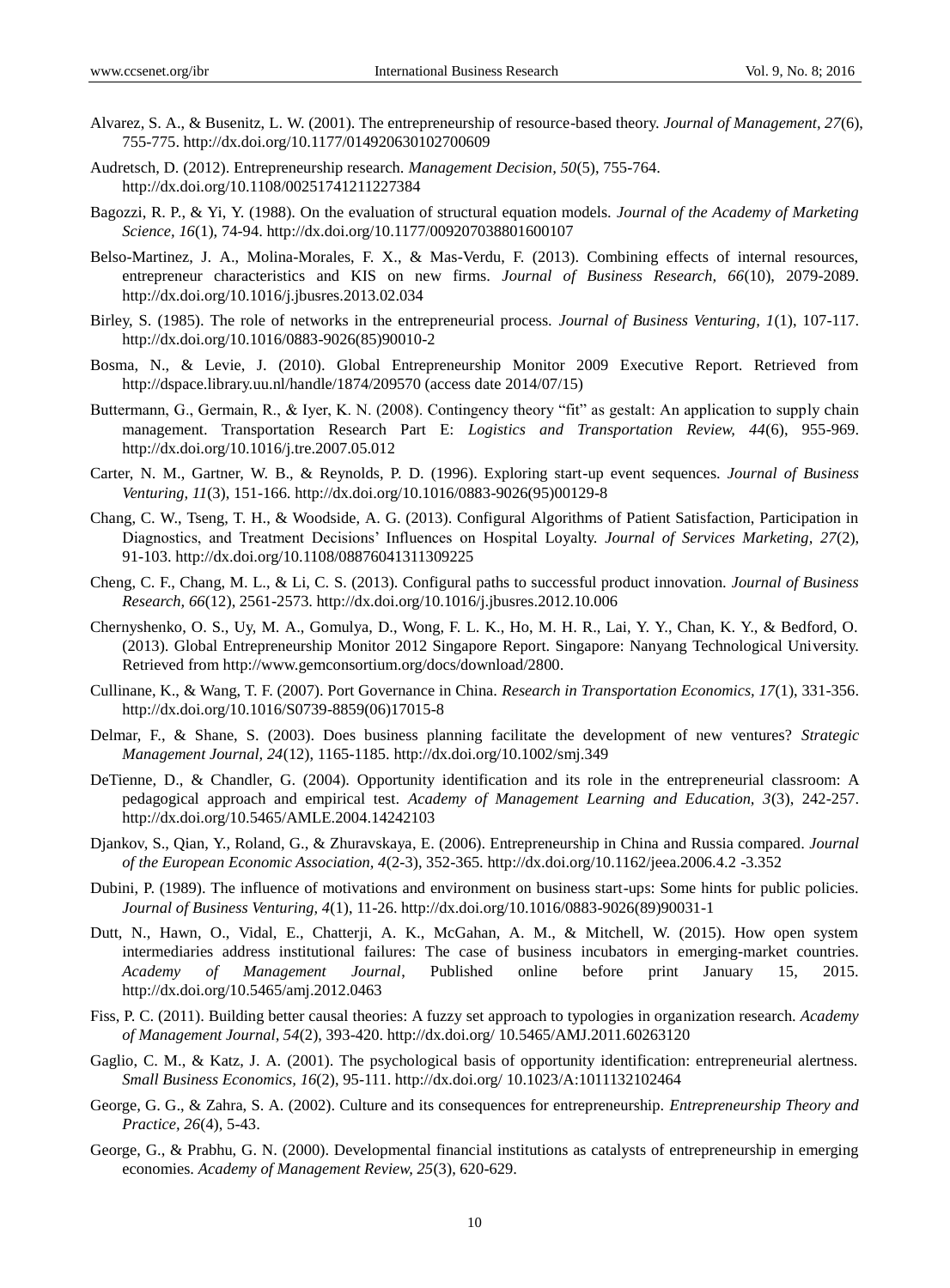- Hindle, K., & Yencken, J. (2004). Public research commercialisation, entrepreneurship and new technology based firms: an integrated model. *Technovation, 24*(10), 793-803. http://dx.doi.org/10.1016/S0166-4972(03)00023-3
- Hoang, H., & Antoncic, B. (2003). Network–based research in entrepreneurship: A critical review. *Journal of Business Venturing, 18*(2), 165-187. http://dx.doi.org/10.1016/S0883-9026(02)00081-2
- Honig, B. (2004). Entrepreneurship education: Toward a model of contingency-based business planning. *Academy of Management Learning and Education, 3*(3), 258-273. http://dx.doi.org/10.5465/AMLE.2004.14242112
- Huang, R. (2014). QCA3: Yet another package for Qualitative Comparative Analysis. Retrieved from http://asrr.r-forge.r-project.org/
- Inglehart, R. (1997). *Modernization and Postmodernization: Cultural, Economic, and Political Change in 43 Societies*. Princeton: Princeton University Press.
- Keuschnigg, C., & Nielsen, S. B. (2003). Tax policy, venture capital, and entrepreneurship. *Journal of Public Economics, 87*(1), 175-203. http://dx.doi.org/10.1016/S0047-2727(01)00170-0
- Kirzner, I. M. (1997). *How Markets Work: Disequilibrium, Entrepreneurship and Discovery*. IEA Hobart Paper 133. London: Institute of Economic Affairs.
- Kirzner, I. M. (1979). *Perception, Opportunity, and Profit*. University of Chicago Press, Chicago.
- Kirzner, I. M. (1973). *Competition and Entrepreneurship*. University of Chicago press, Chicago.
- Kouriloff, M. (2000) Exploring perceptions of a priori barriers to entrepreneurship: A multidisciplinary approach. *Entrepreneurship Theory & Practice, 25*(2), 59-79.
- Laursen, K., & Salter, A. (2006). Open for innovation: the role of openness in explaining innovation performance among U.K. manufacturing firms. *Strategic Management Journal, 27*(2), 131-150. http://dx.doi.org/10.1002/smj.507
- Levie, J., & Autio, E. (2008). A theoretical grounding and test of the GEM model. *Small Business Economics, 31*(3), 235-263. http://dx.doi.org/10.1007/s11187-008-9136-8
- Li, H., & Atuahene-Gima, K. (2001). Product innovation strategy and the performance of new technology ventures in China. *Academy of Management Journal, 44*(6), 1123-1134. http://dx.doi.org/10.2307/3069392
- Lin, N., Ensel, W., & Vaughn, J. (1981). Social resources and strength of ties: Structural factors in occupational status attainment. *American Sociological Review, 46*(4), 393-405. http://dx.doi.org/10.2307/2095260
- Mahoney, J., & Goertz, G. (2006). A tale of two cultures: Contrasting quantitative and qualitative research. *Political Analysis, 14*(3), 227-249. http://dx.doi.org/10.1093/pan/mpj017
- McCaffrey, M. (2014). On the theory of entrepreneurial incentives and alertness. *Entrepreneurship Theory and Practice, 38*(4), 891-911. http://dx.doi.org/10.1111/etap.12013
- McMullen, J. S., & Shepherd, D. A. (2006). Entrepreneurial action and the role of uncertainty in the theory of the entrepreneur. *Academy of Management Review, 31*(1), 132-152. http://dx.doi.org/10.5465/AMR.2006.19379628
- Murphy, G. B., Trailer, J. W., & Hill, R. C. (1996). Measuring performance in entrepreneurship research. *Journal of Business Research, 36*(1), 15-23. http://dx.doi.org/10.1016/0148-2963(95)00159-X
- Nahapiet, J., & Ghoshal, S. (1998). Social capital, intellectual capital, and the organizational advantage. *Academy of Management Review, 23*(2), 242-266. http://dx.doi.org/10.5465/AMR.1998.533225
- Ordanini, A., & Maglio, P. P. (2009). Market orientation, internal process, and external network: A qualitative comparative analysis of key decisional alternatives in the new service development. *Decision Sciences, 40*(3), 601-625. http://dx.doi.org/10.1111/j.1540-5915.2009.00238.x
- Ordanini, A., Parasuraman, A., & Rubera, G. (2013). When the recipe is more important than the ingredients a qualitative comparative analysis (QCA) of service innovation configurations. *Journal of Service Research, 17*(2), 134-149. http://dx.doi.org/10.1177/1094670513513337
- Peterman, N., & Kennedy, J. (2003). Enterprise education: Influencing students" perception of entrepreneurship. *Entrepreneurship Theory and Practice, 28*(2), 129-144. http://dx.doi.org/10.1046/j.1540-6520.2003.00035.x
- Porter, M. E. (2000). Location, competition, and economic development: Local clusters in a global economy. *Economic Development Quarterly, 14*(1), 15-34. http://dx.doi.org/10.1177/089124240001400105
- Ragin, C. C. (2000). *Fuzzy–set Social Sciences*. The University of Chicago Press.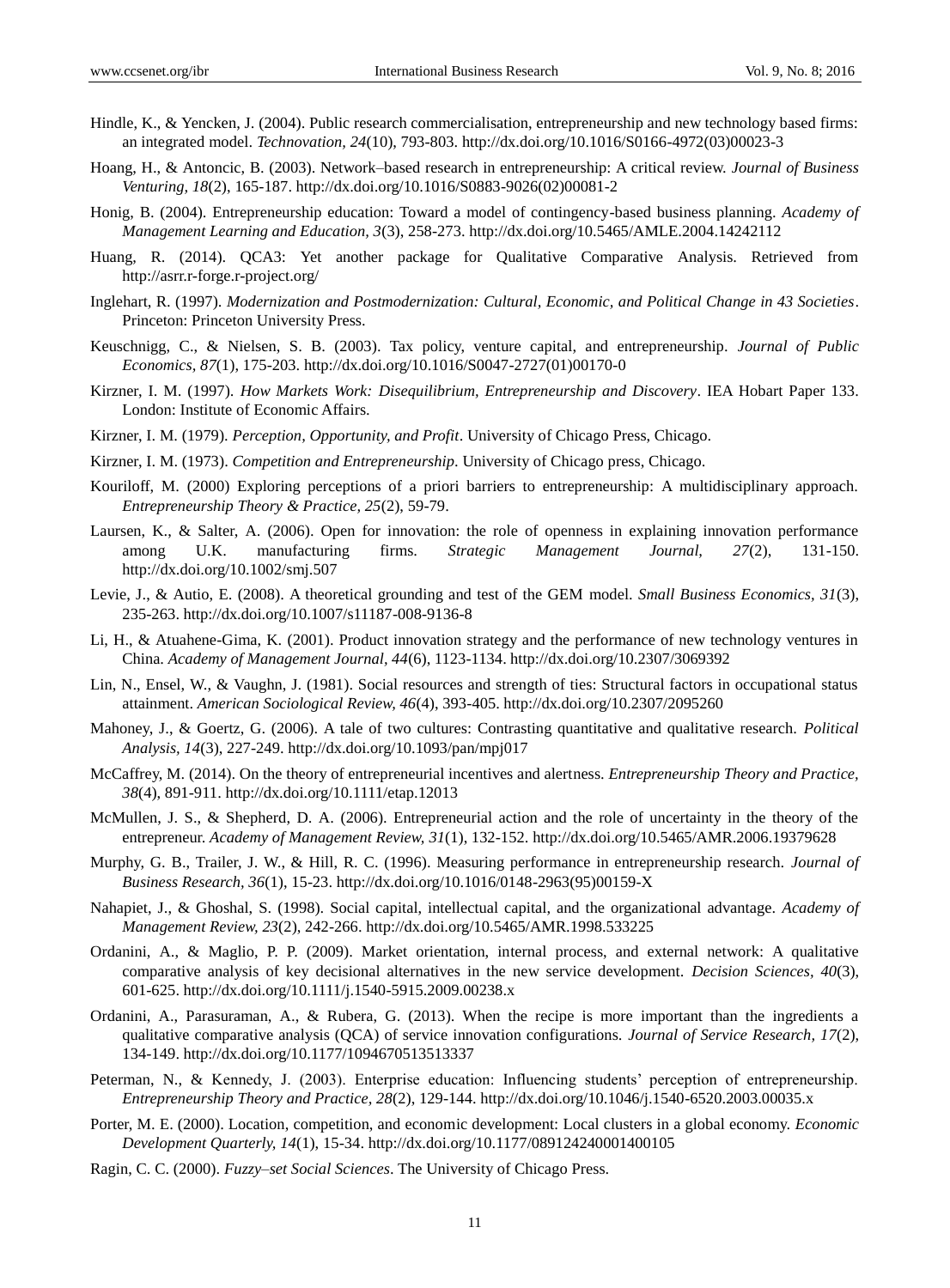- Ragin, C. C. (2006). Set relations in social research: Evaluating their consistency and coverage. *Political Analysis, 14*(3), 291-310. http://dx.doi.org/10.1093/pan/mpj019
- Ragin, C. C. (2008). *Redesigning Social Inquiry: Fuzzy Sets and Beyond*. The University of Chicago Press. http://dx.doi.org/10.7208/chicago/9780226702797.001.0001
- Ragin, C. C. (2009). Qualitative Comparative Analysis using Fuzzy Sets (fsQCA). *Configurational Comparative Methods Qualitative Comparative Analysis (QCA) and Related Techniques.* Los Angeles: Sage Publications.
- Ribeiro-Soriano, D. (2010). Management factors affecting the performance of technology firms. *Journal of Business Research, 63*(5), 463-470. http://dx.doi.org/10.1016/j.jbusres.2009.04.003
- Rihoux, B., & Ragin, C. C. (2009). *Configurational Comparative Methods: Qualitative comparative analysis (QCA) and related techniques,* Thousand Oaks, CA and London: Sage Publications. http://dx.doi.org/10.4135/9781452226569
- Schneider, C. Q., & Wagemann, C. (2010). *Standards of good practice in qualitative comparative analysis (QCA) and fuzzy-sets*. *Comparative Sociology, 9*(3), 397-418.
- Shane, S., & Venkataraman, S. (2000). The promise of entrepreneurship as a field of research. *Academy of Management Review, 25*(1), 217-226. http://dx.doi.org/10.5465/AMR.2000.2791611
- Shane, S. (2002). Executive forum: University technology transfer to entrepreneurial companies. *Journal of Business Venturing, 17*(6), 537-552. http://dx.doi.org/10.1016/S0883-9026(01)00084-2
- Sheng, S., Zhou, K. Z., & Li, J. J. (2011). The effects of business and political ties on firm performance: Evidence from China. *Journal of Marketing, 75*(1), 1-15. http://dx.doi.org/10.1509/jmkg.75.1.1
- Skarmeas, D., Leonidou, C. N., & Saridakis, C. (2014). Examining the role of CSR skepticism using fuzzy-set qualitative comparative analysis. *Journal of Business Research, 67*(9), 1796-1805. http://dx.doi.org/10.1016/j.jbusres.2013.12.010
- Stam, W., Arzlanian, S., & Elfring, T. (2014). Social capital of entrepreneurs and small firm performance: A meta-analysis of contextual and methodological moderators. *Journal of Business Venturing, 29*(1), 152-173. http://dx.doi.org/10.1016/j.jbusvent.2013.01.002
- Tang, J., Kacmar, K. M., & Busenitz, L. (2012). Entrepreneurial alertness in the pursuit of new opportunities. *Journal of Business Venturing, 27*(1), 77-94. http://dx.doi.org/10.1016/j.jbusvent.2010.07.001
- Venkatraman, N. (1989). The concept of fit in strategy research: toward verbal and statistical correspondence,"" *Academy of Management Review*, *14*(3), 423-444. http://dx.doi.org/10.5465/AMR.1989.4279078.
- Vis, B. (2012). The comparative advantages of fsQCA and regression analysis for moderately large-N analyses. *Sociological Methods & Research, 41*(1), 168-198. http://dx.doi.org/10.1177/0049124112442142
- Woodside, A. G. (2014). Embrace perform model: Complexity theory, contrarian case analysis, and multiple realities. *Journal of Business Research, 67*(12), 2495-2503. http://dx.doi.org/10.1016/j.jbusres.2014.07.006
- Woodside, A. G., Hsu, S. Y., & Marshall, R. (2011). General theory of cultures" consequences on international tourism behavior. *Journal of Business Research, 64*(8), 785-799. http://dx.doi.org/10.1016/j.jbusres.2010.10.008
- Woodside, A. G., & Zhang, M. (2012). Identifying X-consumers using causal recipes: "Whales" and "jumbo shrimps" casino gamblers. *Journal of Gambling Studies, 28*(1), 13-26. http://dx.doi.org/10.1007/s10899-011-9241-5
- Xiao, Z. X., & Tsui, A. S. (2007). Where brokers may not work: The culture contingency of social capital in Chinese high-tech firms. *Administrative Science Quarterly, 52*(1), 1-31.
- Yeung, I. Y., & Tung, R. L. (1996). Achieving business success in Confucian societies: The importance of guanxi. *Organizational Dynamics, 25*(2), 54-65. http://dx.doi.org/10.1016/S0090-2616(96)90025-X
- Yu, T. (2001). Entrepreneurial alertness and discovery. *The Review of Austrian Economics, 14*(1), 47-63. http://dx.doi.org/10.1023/A:1007855505727